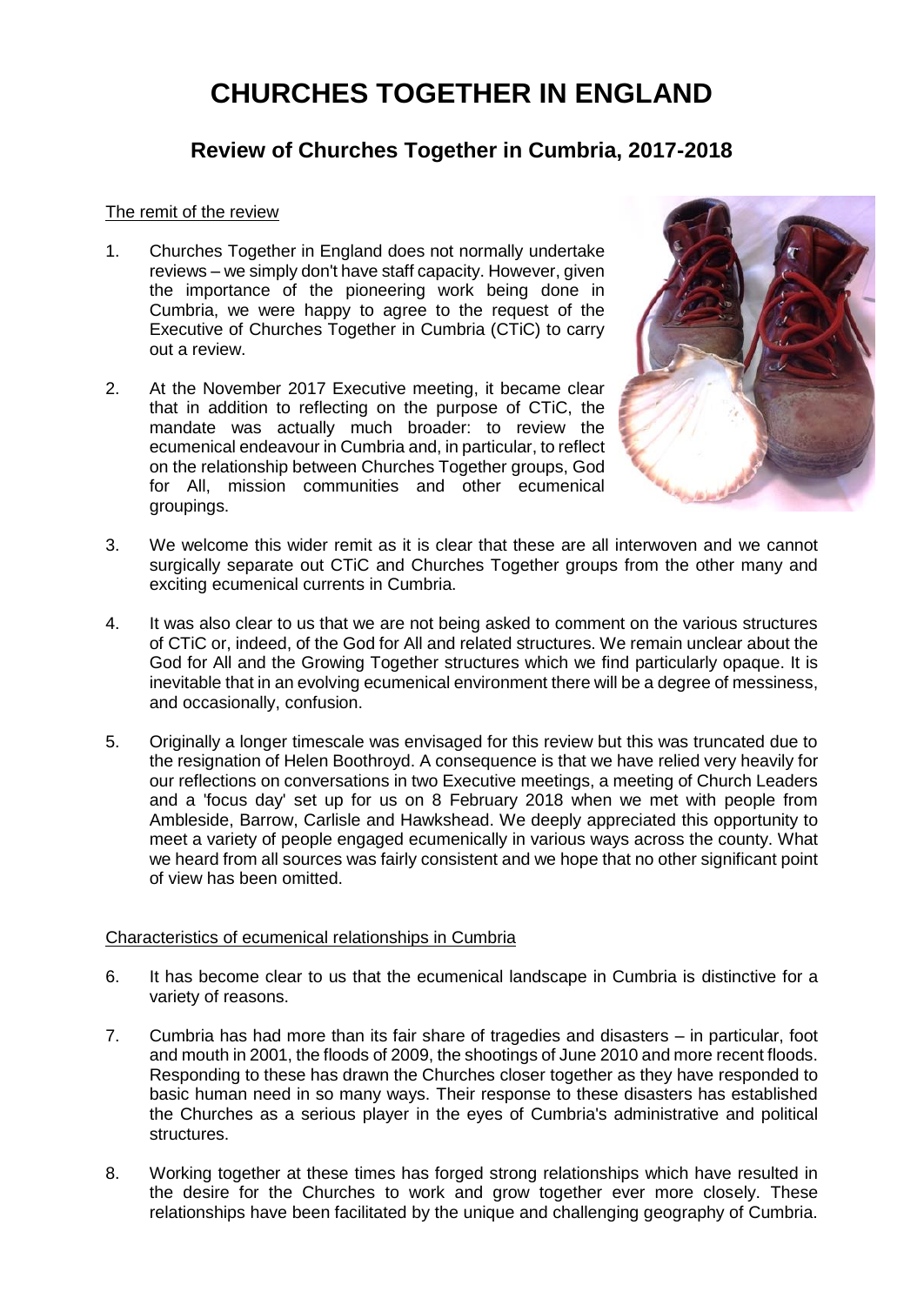Here denominations which might have been wary of each other in other places have grown in understanding and mutual support. As one person put it to us, 'Here you have to get along with your neighbours.'

- 9. CTiC has played a seminal part in building these relationships, co-ordinating disaster responses and liaising with secular authorities. In particular, the work of the Social Responsibility Forum and its Officer has been key. CT Cumbria has heavily invested in social responsibility for many years and it has born fruit. The recent work on dementia has been given a framework and legitimacy and has been furthered by CTiC. We are delighted that CTiC has not waited for our report to appoint a new Social Responsibility Officer.
- 10. Well before God for All, the Methodist Church and the United Reformed Church had been exploring the idea of a United Area in Cumbria and it was partly to facilitate this that the URC North Western Synod created a separate URC Area for Cumbria which shared the boundaries of the Methodist District. These conversations were revived in 2009<sup>1</sup>, very quickly involved Anglican observers and then developed into a tripartite conversation with the Carlisle diocese taking an equal place at the table. Co-terminosity was considered to be important for the development of 'an ecumenical county' and has been served by further bold decisions about changing boundaries.
- 11. None of this would be possible without a profound depth of relationship between Church Leaders. We have seen this over the years most clearly at county level and it is quite remarkable. We appreciate that this is dependent on the particular blend of personalities involved and the depth of their ecumenical understanding and tolerance and we sincerely hope that as leadership changes, the Churches will appoint leaders who will develop the pioneering work begun so strongly.<sup>2</sup>
- 12. We have also glimpsed strong relationships at local/mission community level East of Eden and Barrow are shining examples of how people with profoundly different spiritualities and theological backgrounds can discover an energy in their shared discipleship and, where appropriate, ministries. We note with real pleasure that this applies not only to clergy but also to clergy and lay people working together. We say this because if Cumbria's vision is to succeed, it will need to harness the ministries of *all* God's people. All are called to be themselves, to play their unique part in what God intends for Cumbria.

# The Cumbria vision

- 13. Cumbria has a remarkable ecumenical vision, and is truly at the cutting edge. There is nothing quite like Cumbria in the rest of English ecumenism. The scope and originality of what is being attempted is far-sighted and courageous. It is far-sighted because it is based on the recognition that no one denomination can ensure a consistent Christian presence across the county. In a sense the survival of 'territorial Christianity' in anything but name depends on ecumenical co-operation. The Churches of Cumbria have a long and deep commitment to social responsibility issues. God for All is intended to ensure that the evangelism aspect of mission is similarly resourced and valued.
- 14. The twin aims therefore of maintaining Christian presence in each community through the sharing of resources in mission communities, and the God for All intent of allowing every person in Cumbria to hear the good news of Jesus Christ, are demanding serious

<sup>&</sup>lt;sup>1</sup> JB: I was asked to facilitate a URC/Methodist meeting on Saturday 17 January 2009 in Penrith and I believe this was the meeting which kick-started a series of meetings which appeared subsequently in my diary as 'United Area meeting' and, then, in April 2010, the 'tripartite meeting'. I ceased to facilitate the meetings when Cumbria appointed a CEO who belonged to none of the partner denominations. Subsequently, as the process developed, this criteria for a facilitator was considered unnecessary.

 $2$  This has already been done in the case of the URC Area President.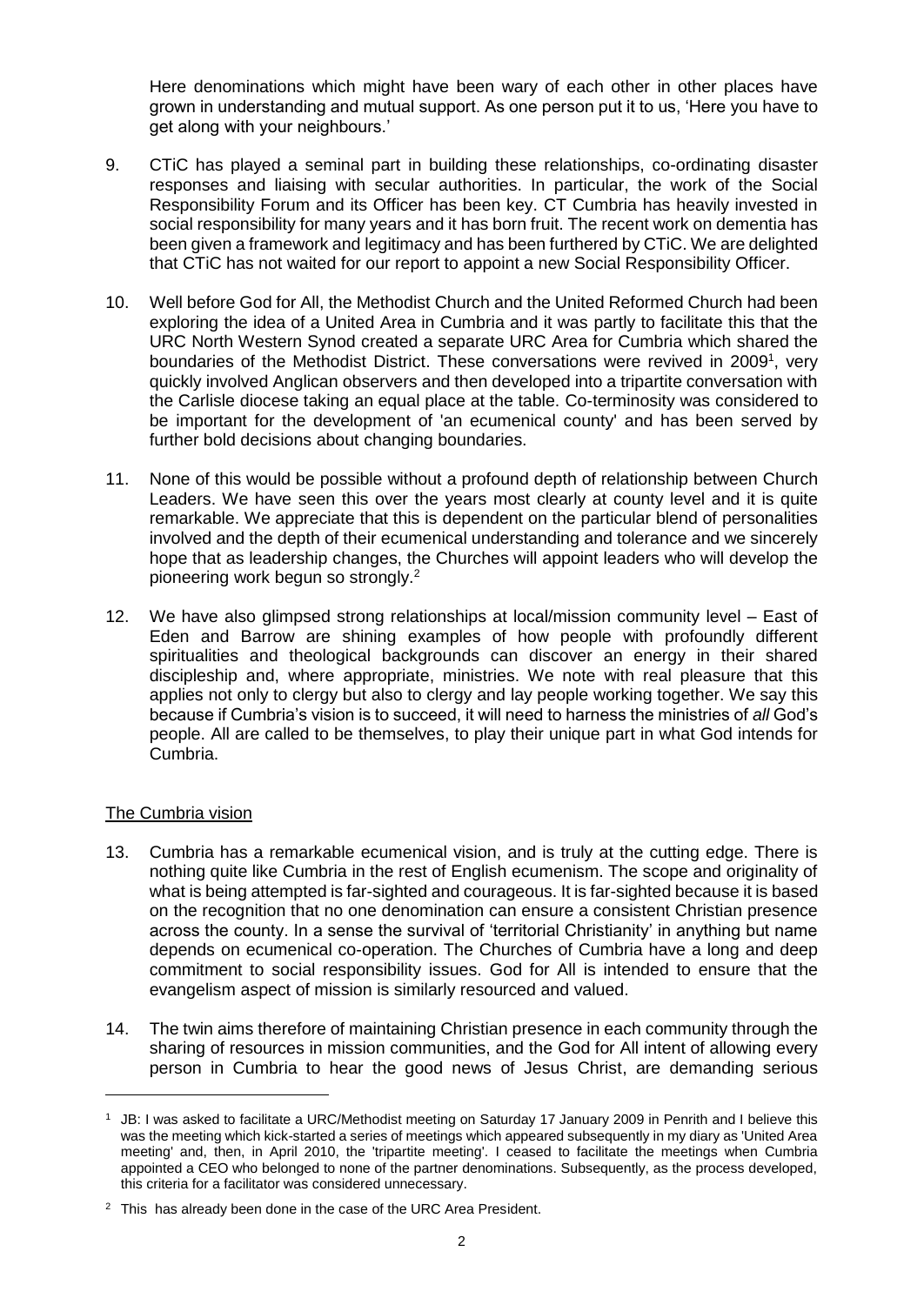innovation. Our 'focus day' took place in the weeks before *Moving Mountains* and we encountered genuine enthusiasm that churches were planning and working together on this.

- 15. The vision is also courageous because it demands living with discomfort cutting edges are painful places, where participants can easily be hurt. That 'hurt' comes in a variety of forms: leaving comfort zones, reaching across geographical and ecclesiological divides as large mission communities are formed, losing power, or having one's spheres of power re-defined or re-negotiated.
- 16. As Cumbria moves forward towards closer co-operation, commitment and communion<sup>3</sup>, the balancing act between the partner denominations in the Covenant Partnership and the Companion Churches becomes more challenging. We recognise the difficulty, at both county and local level, of Partners moving and working ever closer together without marginalising Companions and we celebrate the decision to move forward as far as possible in an inclusive way. This is where Churches Together in Cumbria is key.

#### Mission communities and power

- 17. Mission communities are clearly at a very early stage of negotiation. Their naming is not accidental – they are intended to enable mission and they are communities coming together and pooling resources to deliver the best possible pastoral care.
- 18. However, we picked up a lack of clarity about what they are and what they are for. We understand that Church Leaders and those steering the concept think of them as 'missional', charged primarily with the first of the five marks of mission 'To proclaim the good news of the kingdom'. However, the view from the ground is rather different and we received contradictory messages. Are they simply about practicalities? Are they federations of churches or 'super-parishes', an arrangement to cut down the number of Church Wardens and PCCs required? Are they akin to a single congregation LEP, sharing a common purse but worshipping in several different buildings? Is their primary purpose maintenance, about maintaining presence and enabling surplus buildings to be closed? Are they just for the Covenant Partners or can they include the Companion Churches too?<sup>4</sup>
- 19. Underlying that are issues of geography, identity and power. It would ill become outsiders to talk authoritatively about this, but what we heard was that geography is peculiarly significant in Cumbria, that local identity is fluid and varied – very different in South Lakeland to the Eden Valley, for example, and different again in Carlisle. That in itself presents challenges around the creation of mission communities.
- 20. A further challenge in rural Cumbria is 'vast geography and tiny numbers'. In one of our conversations we were told of a Methodist congregation with four members, another with eight, a Baptist church with four or five members. These numbers increase significantly in the tourist season so, for example, a Catholic congregation of 80 could find its numbers increased to 200 on some Sundays. These numbers also mean that ageing congregations are particularly vulnerable.

<sup>3</sup> cf the 'c' scale of ecumenical relationships. *Bishops Behaving Ecumenically* (David Hawtin, undated publication, p 14 [www.methodist.org.uk/media/3030/bishops\\_behaving\\_ecumenically0707.pdf\)](http://www.methodist.org.uk/media/3030/bishops_behaving_ecumenically0707.pdf) states: In charting relationships both actual and aspirational, the Churches have drawn on this scale, each point beginning with the letter 'C': From Conflict to Competition to Co-existence to Co-operation to Commitment to Communion. Experience indicates that the movement is backwards as well as forwards. The 1987 Swanwick Declaration draws on this model with its call for the Churches to move 'from co-operation to commitment'. [www.cte.org.uk/SwanwickDeclaration](http://www.cte.org.uk/SwanwickDeclaration)

<sup>&</sup>lt;sup>4</sup> We didn't see the **Archways** document until after our focus day. It stresses that the Covenant Partners will always be involved in a mission community and that 'other denominations are welcome to participate in different ways … and will be invited to be part of … conversations and planning. It doesn't actually say what is a mission community.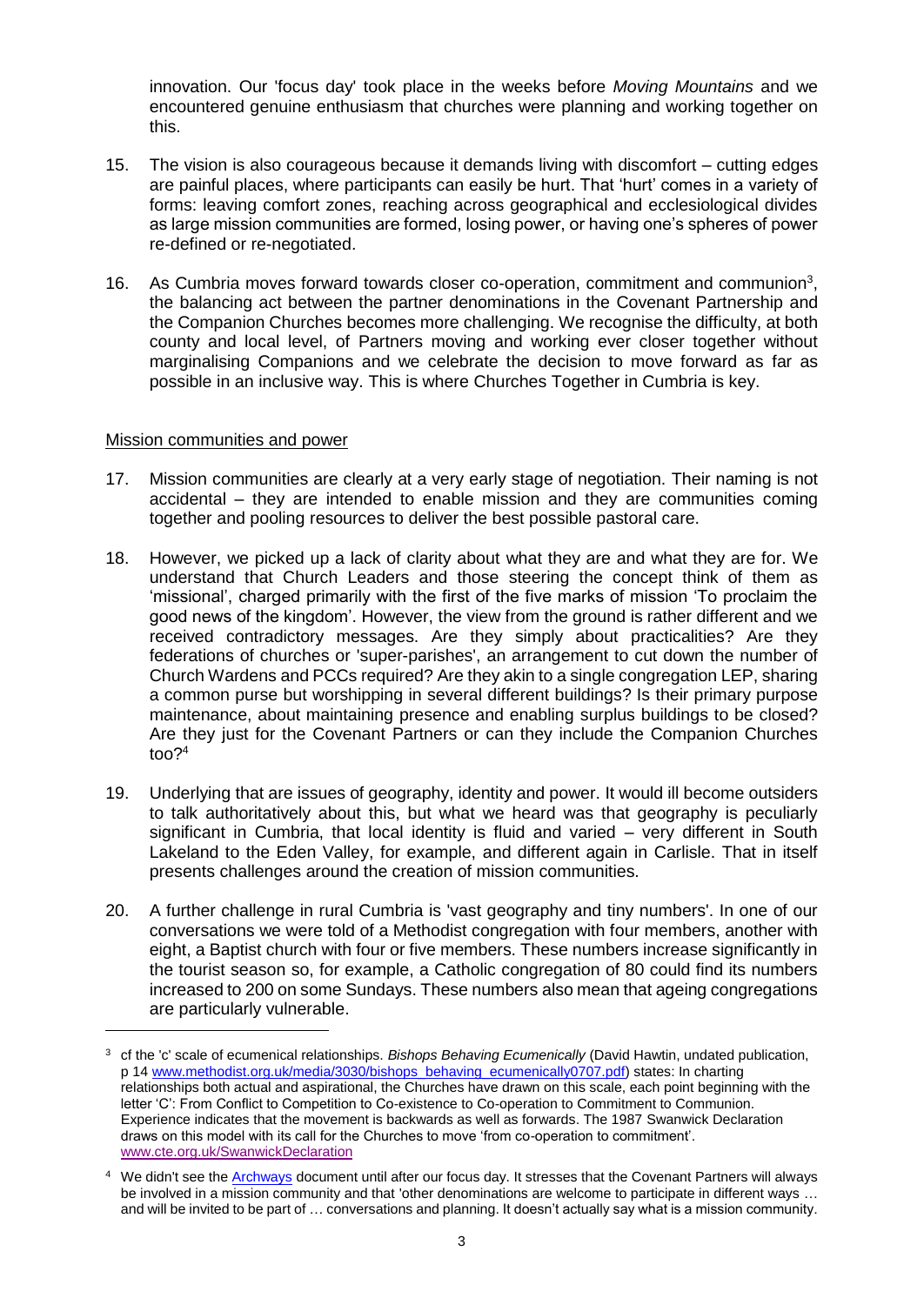- 21. It is always difficult to talk about power in a church context, but we have to acknowledge its existence and potency because it relates closely to anxiety and fear, and therefore to pastoral effectiveness. Power isn't a bad thing. It's a gift of God and, at its best, it is power to empower others, not to control or disempower them. The Church shares in the authority of Jesus, and all denominations and networks of churches empower their various officers to exercise legitimate power. Ecumenical bodies and instruments do that too, with a slightly different theological nuance – our powers are, as it were, delegated to us by our Member Churches. So, when we talk about power, we are discussing legitimate power, and the ways in which those legitimacies interact and rub against each other.
- 22. There are clearly power issues around mission communities. Some of those are quite natural. Bringing four parishes into one unit will inevitably result in the question 'Can they do that in my parish?' Equally (and less helpfully) there will be incumbents who will try and resist the bishop's authority, come what may, because they don't agree with the vision: 'I don't want a mission community leader telling me what to do in my parish!' It becomes even more complicated when mission communities attempt to incorporate non-Anglican congregations with their different ecclesiologies, assumptions and authority structures.
- 23. A rather more subtle version of power is about the relationship between the Covenant Partners and the Companion Churches. In some places we picked up real anxieties that the creation of mission communities marginalises Companion Churches. 'There is always a tension because mission communities can't embrace all denominations.' In other places Companion Churches rejoiced at the progress being made and were acting as cheerleaders for mission communities. It might be worth probing this further to find if it is a function of geography (South Lakeland compared with Barrow for example) or of denomination (Baptist compared with Catholic for example). Or it may simply be dependent on the relationships between clergy in a particular location.
- 24. Another place where power issues are influential is in the development of the new structures to serve the putative ecumenical county – Cumbria Christian Learning is clearly intended to train and resource the whole Church in Cumbria, and the Reach team to spearhead its evangelistic efforts. What we picked up at grassroots was an anxiety (no more than that) about Anglican 'dominance'. It's worth staying with that for a moment.
- 25. Cumbria is where it is ecumenically because the diocese of Carlisle has exercised an ecumenical discipline and generosity well beyond anything we have encountered elsewhere. It has taken seriously the Anglican understanding that the parish church is at the service of all people in the parish area while respecting their personal ecclesial choices. So far as is possible within its legal constraints the diocese has striven to recognise its Covenant Partners and Companion Churches as true Churches of Jesus Christ and fellow pilgrims. It has put at the service of all a huge amount of its resources and has allowed its mission and priorities to be influenced by its ecumenical partners. There is huge ecumenical generosity here, a practical response to the Gospel imperative 'that all may be one that the world may believe'.<sup>5</sup> That is reflected in the vision of God for All and mission communities that the Gospel and the mission of the Church are for the whole community, for all the people of Cumbria. That understanding is a gift of Anglican ecclesiology to the whole Church.
- 26. What we were hearing at the grassroots was the well-known ecumenical sound of the small confronted with the large. And in Cumbria that will always be there. Working with that reality will require infinite patience and linguistic carefulness from the Church of England – and an equal portion of self-questioning and tolerance from the smaller partners. It is no more and no less than a local working out of the ways Christianity has been historically structured in England. The art for all of us now is to understand how the established nature and advantages of the Church of England can be used creatively for

 <sup>5</sup> Paraphrase of John 17:21.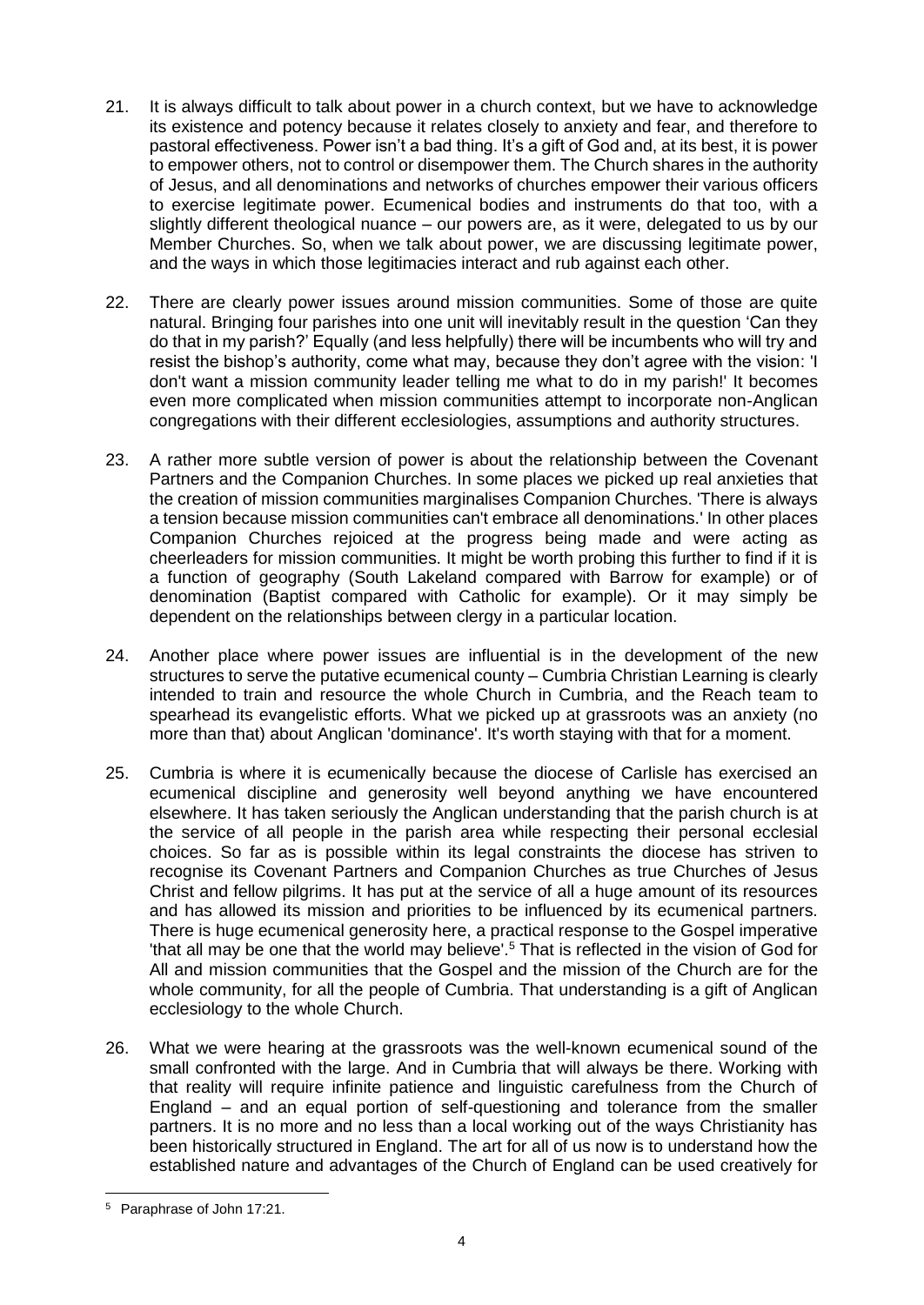the maintenance of what remains of 'vicarious', 'implicit' or 'diffusive' Christianity, and how we can all build on that in shared mission. The Churches in Cumbria are already discovering that their gifts are complementary, 'Everyone knows that everyone has something to offer.'

- 27. The corollary of that, of course, is a question which must be posed and yet is probably impossible to answer. How can the visionary ecumenical developments in Cumbria be future-proofed? Given their dependence on the remarkable generosity of the diocese of Carlisle, what will happen if a future bishop decides to back-track?
- 28. It is worth adding here that we also noted with pleasure that the Covenant Partners are beginning to experience the fruits of their commitment in the sharing of ministerial resources where appropriate, a process that will only be aided by a positive reception of *Mission and Ministry in Covenant* by Methodist and Anglican decision-making processes.

#### Churches Together groups

- 29. Visionaries have their eyes on the future, on the days when mission communities include all denominations and congregations, are an established part of the scene, and Cumbria is fully ecumenical. That leads some to suggest that Churches Together groups are simply parallel structures, a duplication which saps energy and should be stopped. Why, they argue, do we need Churches Together groups when mission communities should be what it says on the tin, 'churches together'?
- 30. We do not wish to dampen enthusiasm, but we would point out that this is not what we have heard at grassroots or, indeed, at county level. As we've listened we've heard a number of different stories.
- 31. In Ambleside there is a strong Churches Together group. We were told of good longstanding relationships and it was clearly perceived as a place where all the churches can relate and work together on a level playing field. There was real anxiety that the formation of a mission community would result in the Companion Churches being marginalised. The obverse of that was the anxiety of one of the local clergy that Churches Together in Ambleside was almost a 'para-church' – 'a church in themselves' – or just a group of friends whose activities needed to be more firmly grounded within the church communities themselves. We didn't entirely understand this as, on enquiry, it seems as if all the clergy in Ambleside are full participants in the Churches Together group and most of the churches' mission, in the sense of social responsibility action, is funnelled through it. Was this an anxiety about lay leadership, we wondered, or about lay leadership by members of a Companion Church? The plea from Churches Together in Ambleside was for a 'mixed economy' of Churches Together groups and mission communities. 'Please don't throw the baby out with the bathwater' they said to us.
- 32. Hawkshead provided a different perspective, having joined forces with the benefice group. Although there was some regret that 'the Churches Together culture' and a sense of intimate fellowship had been lost, the gains in friendships and relationships across a wider geographical area outweighed them. Here there was no sense of the marginalisation of the Companion Churches. When we asked here what a mission community is, we were told that it signified a geographical area with a strong common evangelistic purpose and outreach. There was no suggestion that Covenant Partners and Companion Churches would have a different status within the mission community nor any hint of an understanding that a mission community would be the 'super parish'<sup>6</sup> described in Ambleside.

<sup>&</sup>lt;sup>6</sup> Our words, as we struggled to understand mission communities, not theirs!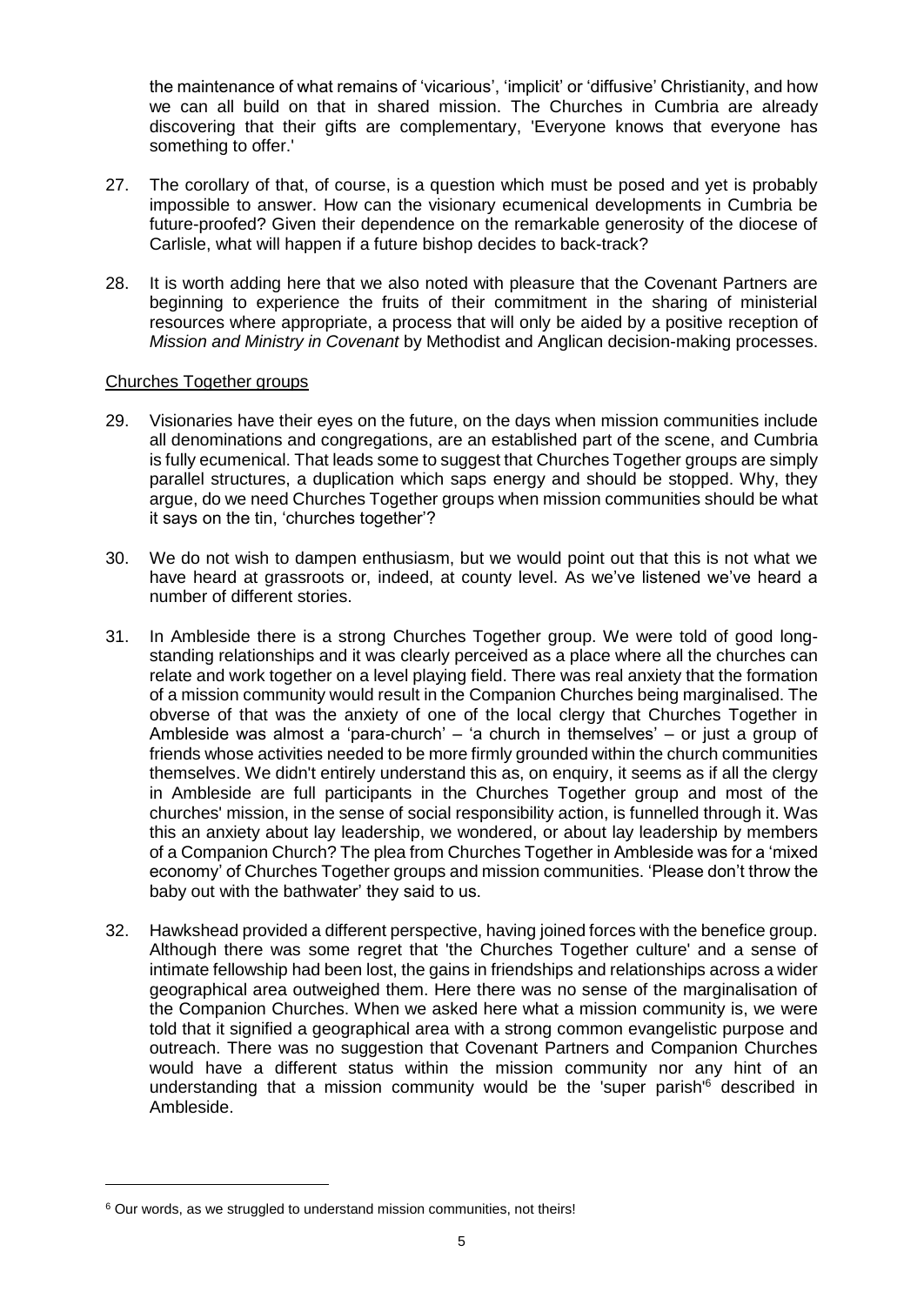- 33. Ecumenical co-operation in Barrow, we were told, goes back to the 1930s 'when the churches came together to support the strikers with soup kitchens'. Here a very positive story was told of the ways in which Believe in Barrow, Churches Together in Barrow and the nascent mission community were working together and weaving creatively in and out of each other's activities and pieces of service. There was no sense of competition, with people and churches belonging to one, two or all, though there was no pressure, no expectation that anyone had to be at everything. We were told that each had a different character and while there were no clear boundaries (and nor did they want them), we came to understand that the strength of the Churches Together group was justice and social action, Believe in Barrow was more evangelistic and the mission community more collective. 'We are like a trinity', we were told, 'complementary not competitive. We are like a family, with different roles, but all the family of God.' Listening to this account was dynamic and energising, and we pondered how they had avoided the traps of possessiveness. All our interlocuters agreed that relationships and trust were key, that they weren't hung up on labels, and that all their activities were perceived by the people of the peninsula as being the work of 'the churches in Barrow', including the four independent churches, as well as the historic denominations.
- 34. Carlisle, again, presented another dimension a sizeable city with many churches and a far larger independent sector much of which was ecumenically suspicious. Here the Churches Together group has done excellent and vibrant work through the years, including Street Pastors, a Fairtrade shop and shared children's and youth work. Some of its initiatives have broadened beyond the churches to those of other faiths or of no faith. At present Churches Together in Carlisle is struggling (hopefully temporarily) for leadership as both clergy and laity are over-stretched. Mission communities have yet to take off in Carlisle ('mission communities is like wading through mud') and they would be unable to encompass the wide spectrum of church allegiance in Carlisle and may be parish focused rather than looking outwards towards the city as does Churches Together in Carlisle. It performs a serious and necessary umbrella role for all churches in Carlisle and given the diverse nature of the city and its churches it is evident that it would continue to do so even after mission communities are established.

# Churches Together in Cumbria

- 35. It is quite clear that the excellent relationships (cf #11) between Church Leaders of both the Covenant Partners and the Companion Churches have been nurtured in the context of Churches Together in Cumbria (CTiC) and the regular meetings of Church Leaders. It is these relationships which have made possible the Covenant and in the commitment of the Companion Churches to the *Growing Together* process.
- 36. We heard universal praise for the work of staff, and particularly of Ruth Harvey and Helen Boothroyd during their time in office. We were told that it was easy and helpful to plug into wider networks of relationships in Cumbria through CTiC. It was also noted that within all those working ecumenically in Cumbria, only the CTiC staff have as part of their remit responsibility to nurture and promote Christian unity.
- 37. There was a perception in some places that CTiC was out of touch with what was going on at the grassroots level – once again that may be a function of geography. We heard twice that meetings were frequently held in South Lakeland which was not easy to access from the north and west of the county, and that folk in Cumbria don't 'travel well'. We heard it said that local Churches Together groups were 'not seeing encouragement and support from CT Cumbria because they are focused on mission communities'. Twice we heard that CTiC 'hadn't visited'. While we question whether that is an appropriate criticism, it is felt to be so at local level and therefore deserves some attention. We are also aware that this is a problem for every Intermediate Body in England!
- 38. More positively, CTiC has enabled the church community to be taken seriously by local government. The reputation it has built up, particularly in social responsibility work and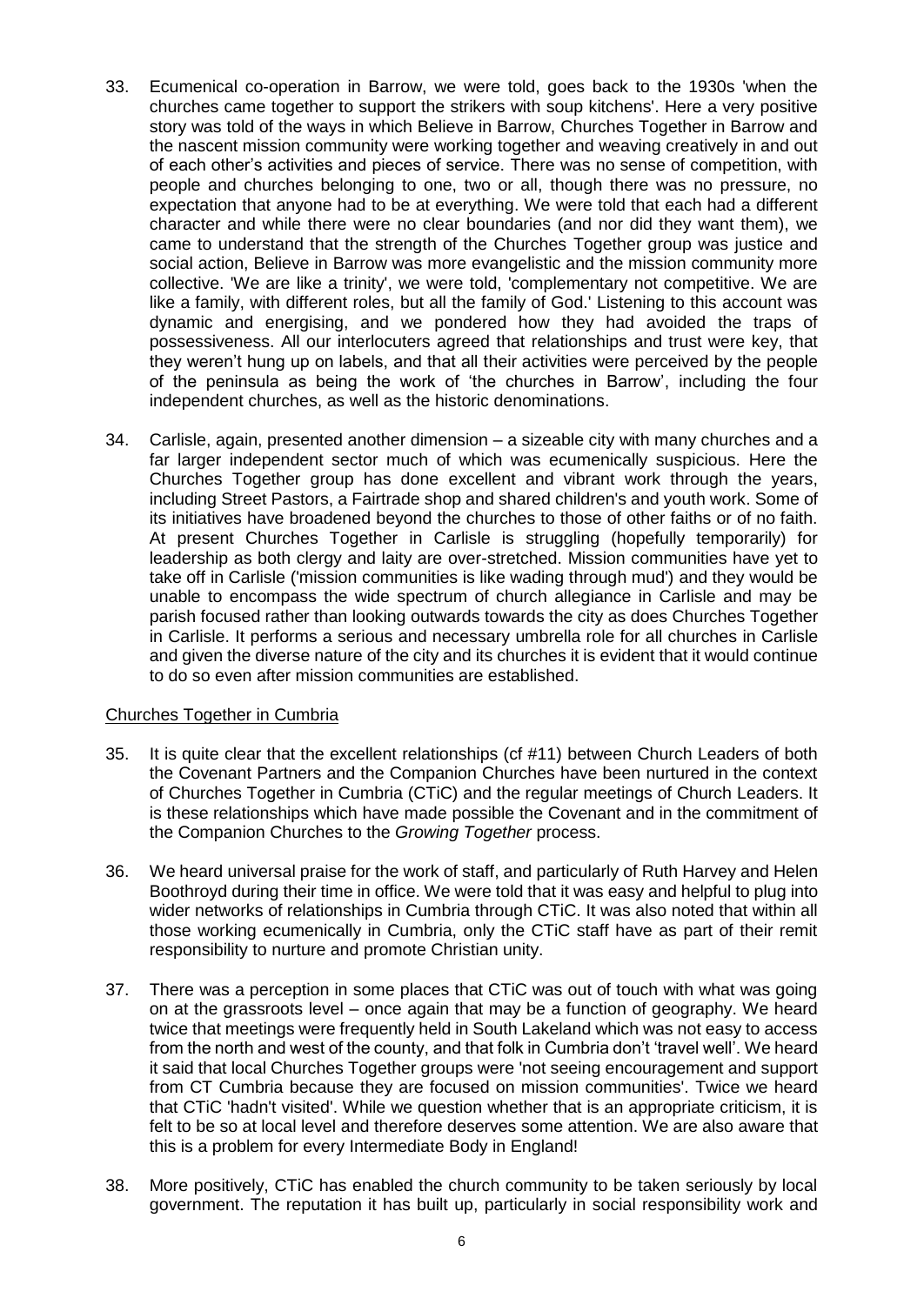dementia policy and care, is exceptional and enhances the work of all the Member Churches. In the context of social responsibility, we were told that CTiC is a unique forum in which to examine and assess critically new initiatives.

39. We heard a concern that the leadership of CTiC and mission communities overlap and we heard people wondering whether the development of mission communities will mean that there is less need for CTiC. However a Church Leader of one of the Covenanted Partners warned: 'don't pretend that God for All is more than it is'. It has become very clear to us that it is only within the context of CTiC that all Member Churches have an equal status – some are prevented by their ecclesiology or other factors from becoming a Covenant Partner and this *de facto* leads to an unequal relationship, even when they participate as much as they can. 'CTiC', we were told, holds us all together.' It is evident to us, therefore, that it is vital that those in the Covenanted Partner Churches making key decisions are also playing a full part in CTiC. Perhaps, here, CTiC can look to Barrow for inspiration? There they thought that the establishment of a mission community would spell the end of the Churches Together group but that has not proved to be the case and, indeed, all forms of ecumenical life in Barrow are flourishing.

#### Tentative conclusions

- 40. After all these conversations we are convinced that the Churches in Cumbria have taken the Gospel imperative about unity with complete seriousness. This is a spiritual and theological process which is of God and demands patience, discernment and careful nurturing. Those who are in it have to be in it for the long haul. We urge them to reflect theologically on their experience so that the Churches in other parts of England might be encouraged to undertake their own journeys in response to that imperative.
- 41. We are aware that geography and local contexts mean that mission communities will embed at differing speeds with differing emphases and we welcome their establishment. In some places, where only congregations of the Partner Churches exist, a mission community made up of all of them will probably not also need to meet as a Churches Together group. However it is very clear that *de facto* mission communities<sup>7</sup> cannot embrace all denominations on an equal footing. Therefore, just as traditional LEPs participate in Churches Together groups, so, too, we hope, will mission communities. 'Churches Together' is a constant reminder to mission communities, and to the Covenant Partners at county level, not to be content with the remarkable commitment they have to each other, but to continue to aspire for more.
- 42. Similarly, at County level, we believe that the excellent relationships between the Covenant Partners and the Companion Churches need to continue to be nurtured in the context of the equal partnership which is Churches Together in Cumbria.
- 43. We would, therefore, envisage a 'mixed economy' which may be based on a differentiation of task, with mission communities (alongside Companion Churches and others) focusing on proclaiming the good news of the kingdom, while missional transformation of society in the struggle for justice and care for creation being focused through CT groups. Clearly there cannot be rigid boundaries between these two focuses, but we envisage, as in Barrow, overlap and co-operation, care not to duplicate work or meetings and, above all, deep respect and commitment for and to each other.
- 44. The edges are always important in an enterprise like ecumenism in Cumbria. There will always be churches that are on the edge – independent charismatic churches and new churches perhaps. At the moment one of the great positives of local Churches Together groups, and of CTiC, is that they are able to scan the horizons and create the relationships that are essential to co-operating in mission together in appropriate ways.

 $7\;$  If we have understood them correctly as akin to a single congregation LEP worshipping in different buildings.